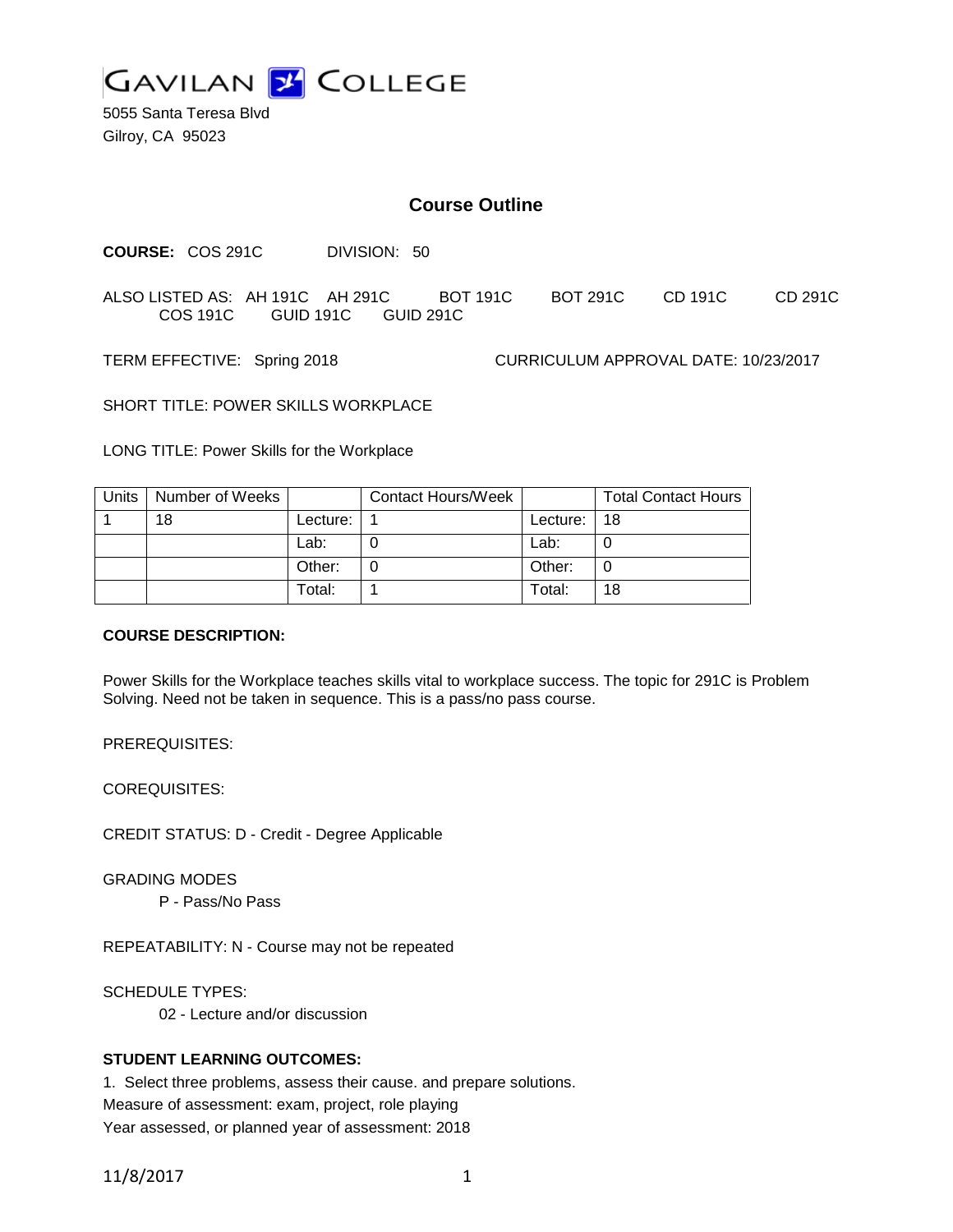Semester: Spring

2. List four customer expectations and demonstrate action steps and follow-up plans for dealing with these expectations.

Measure of assessment: homework, exam, demonstration

Year assessed, or planned year of assessment: 2018

# **CONTENT, STUDENT PERFORMANCE OBJECTIVES, OUT-OF-CLASS ASSIGNMENTS**

Curriculum Approval Date: 10/23/2017

# 3 HOURS

Content: Introduction to Problem Solving. Identifying the problem. Types of work problems.

Student Performance Objectives: List different categories of problems. List why problem-solving skills can be useful at work. Give examples of where identifying the problem can be tricky.

#### 3 HOURS

Content: Who is the Customer? Internal customers. External customers.

Student Performance Objectives: Identify the different groups of customers. Identify the major external and internal customers. Provide examples of obvious customers and hidden customers.

#### 3 HOURS

Content: Interviewing people. Why good interviews are important. Developing good questions for an interview. Using surveys to find information. Mid-term exam.

Student Performance Objectives: Develop a survey for a work situation. Perform a good interview for a work problem.

#### 3 HOURS

Content: Using charts and types of charts. Why pictures are worth a thousand words. Examples of Run charts and Pareto charts. Interpreting information on a chart. The 80/20 rule.

Student Performance Objectives: Produce some charts. Read and interpret charts. Display data in four different types of charts.

#### 3 HOURS

Content: Use and characteristics of Problem Maps. Weather report, an example of a problem map. How to make a Problem Map. Identifying the Root Cause and the Five Why Method.

Student Performance Objectives: Read a Problem Map. Produce a Problem Map. Use Fish Diagrams and Five Why methods.

# 2 HOURS

Content: Selecting a solution. Brainstorming for a solution, good and bad ways. Implementing and monitoring a solution.

Student Performance Objectives: Brainstorm a problem. Explain good ways and bad ways to brainstorm. Develop a solution and monitor the solution.

2 HOURS

# **METHODS OF INSTRUCTION:**

Lecture, AV presentation, theoretical and skills evaluation, quizzes/exams.

# **OUT OF CLASS ASSIGNMENTS:**

Required Outside Hours: 6

Assignment Description: Complete reading and workbook exercise assignments. Study for exams. Homework: List why problem-solving skills can be useful at work. Give examples of where identifying the problem can be tricky. Give examples of different types of problems.

#### Required Outside Hours: 6

Assignment Description: Complete reading and workbook exercise assignments. Study for exams. Homework: For a work situation identify the major external customers. For a work situation identify the major internal customers. Give examples of identifying who are the obvious customer and hidden customer.

Required Outside Hours: 6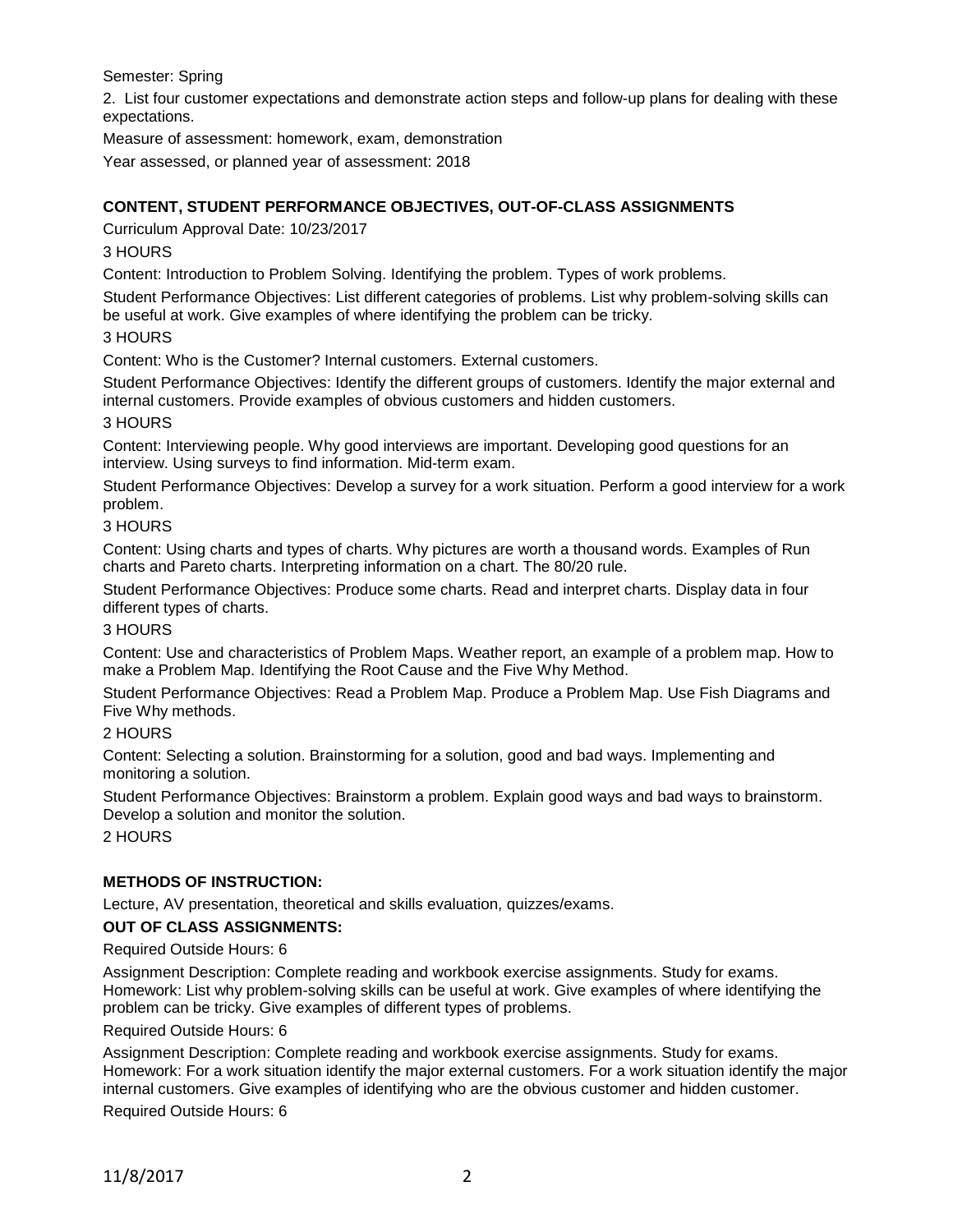Assignment Description: Complete reading and workbook exercise assignments. Study for exams. Homework: Select a possible job situation and develop good interview techniques for that interview. Develop a survey to find out information about a problem situation.

#### Required Outside Hours: 6

Assignment Description: Complete reading and workbook exercise assignments. Study for exams. Homework: Select some work information and develop charts to display the information. Show how chart scales can be used to hide or emphasize data. Develop some Pareto charts to display data. Select several problems and decide when a Run chart should be used and when a Pareto chart should be used.

#### Required Outside Hours: 6

Assignment Description: Complete reading and workbook exercise assignments. Study for exams. Homework: List examples of problems where a problem map would be useful. Create 3 different problem maps that help find problem solutions. Look at several problems and suggest the root cause of the problem. Use Fish Diagrams and the Five Why method to identify the problem.

#### Required Outside Hours: 4

Assignment Description: Complete reading and workbook exercise assignments. Study for exams. Homework: Look at ways to select a solution for a problem. Use brainstorming to find the solution and analyze the brainstorming session. Develop a solution and ways to monitor the solution.

# **METHODS OF EVALUATION:**

Writing assignments Percent of total grade: 25.00 % 20% - 40% Written homework; Reading reports; Lab reports; Other: SKILLS Problem-solving assignments Percent of total grade: 25.00 % 20% - 45% Homework problems; Field work; Quizzes; Exams Skill demonstrations Percent of total grade: 25.00 % 20% - 45% Class performance; Field work; Performance exams Objective examinations Percent of total grade: 25.00 % 20% - 45% Multiple Choice; True/False; Matching Items; Completion

# **REPRESENTATIVE TEXTBOOKS:**

Required Representative Textbooks Donaldson, Cindy and Farley, Dan.. Teambuilding and Problem Solving in the Workplace. Palo Alto, CA: Work Skills Associates,2014. ISBN: 13: 9780966086911 Reading Level of Text, Grade: 11th Verified by: MS Word

# **ARTICULATION and CERTIFICATE INFORMATION**

Associate Degree: CSU GE: IGETC: CSU TRANSFER: Not Transferable UC TRANSFER: Not Transferable

SUPPLEMENTAL DATA: